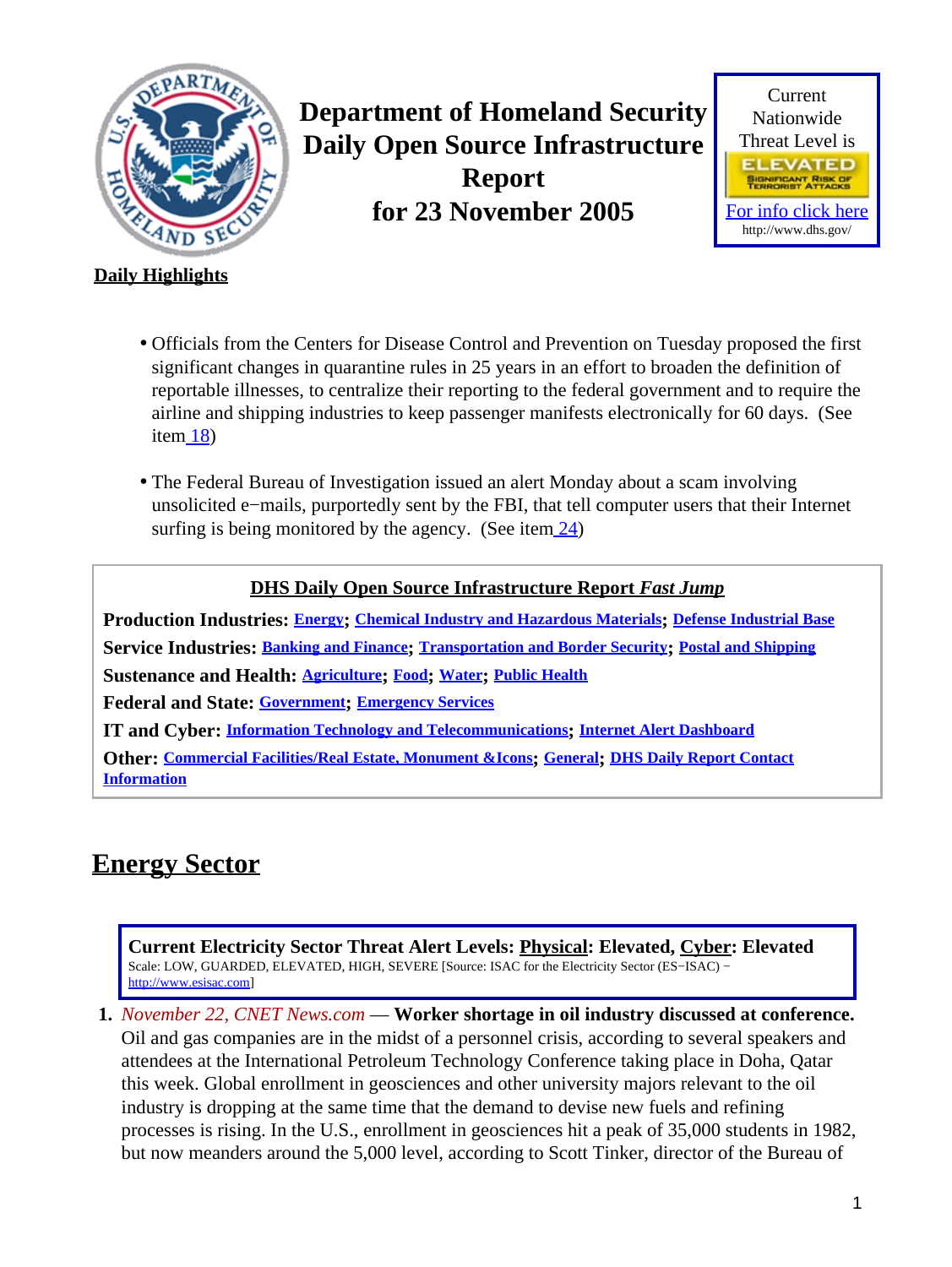Economic Geology at the University of Texas. "It is now around 1965 levels," Tinker said. While enrollment in these programs is rising in China and a few other nations, it's mostly below the level required in nations where oil is being produced. "The industry is having a real tough time filling jobs," said Raul Restucci, executive vice president of exploration and production in the Middle East at Shell. "People availability will be a key constraint for a supply side response to increasing demand. In Houston, half of the work force will retire in the next 10 to 12 years," said Restucci.

International Petroleum Technology Conference: [http://www.spe.org/spe/jsp/meeting/0,2460,1104\\_1535\\_2513521, 00.html](http://www.spe.org/spe/jsp/meeting/0,2460,1104_1535_2513521,00.html) Source[: http://news.com.com/Image+problems+lead+to+worker+shortage+i](http://news.com.com/Image+problems+lead+to+worker+shortage+in+oil+industry/2100-11395_3-5967211.html?tag=nefd.top) [n+oil+industry/2100−11395\\_3−5967211.html?tag=nefd.top](http://news.com.com/Image+problems+lead+to+worker+shortage+in+oil+industry/2100-11395_3-5967211.html?tag=nefd.top)

### **2.** *November 22, Dow Jones Newswires* — **Bodman confident Saudis can meet oil target.**

Secretary of Energy Samuel Bodman on Tuesday, November 22, said he is confident that Saudi Arabia can meet its target to expand crude oil output capacity. "I came away impressed and with an increasing sense of confidence that they can do what it is they say they're going to do," Bodman told reporters after his return from an official visit to the Middle East. One of the main reasons for the trip, he said, was to gain information about the ministers' plans to increase supply both of oil and natural gas. "They're increasing the capacity to produce and they spoke with enormous confidence about their capability to do that and they also talked about their investments in refining" Bodman said of Saudi officials. Still, Bodman said it is too early to know with certainty whether the planned expansion will be enough to keep oil prices at adequate levels.

Source[: http://money.iwon.com/jsp/nw/nwdt\\_rt\\_top.jsp?cat=TOPBIZ&src=](http://money.iwon.com/jsp/nw/nwdt_rt_top.jsp?cat=TOPBIZ&src=704&feed=dji§ion=news&news_id=dji-00065020051122&date=20051122&alias=/alias/money/cm/nw) 704&feed=dji&section=news&news\_id=dji-00065020051122&date=20 [051122&alias=/alias/money/cm/nw](http://money.iwon.com/jsp/nw/nwdt_rt_top.jsp?cat=TOPBIZ&src=704&feed=dji§ion=news&news_id=dji-00065020051122&date=20051122&alias=/alias/money/cm/nw)

#### [[Return to top](#page-0-1)]

## <span id="page-1-0"></span>**Chemical Industry and Hazardous Materials Sector**

**3.** *November 22, Monitor (TX)* — **Chemical spill in Texas prompts road closure.** A minor chemical spill Monday morning, November 21, forced emergency crews to block an area between Taylor Road and 3 Mile Line in McAllen, TX. Shortly after 7 a.m. CST, firefighters were alerted of possible hazardous material scattered along the roadway, said Lt. Rene Alaniz with the McAllen Fire Department. A sample of the substance was taken which turned out to be a form of hydrogen chloride, according to Hazmat personnel, who surveyed the area throughout the morning. Emergency crews used carbon sodium to neutralize the spilled matter, fire officials said. If it had mixed with water, the hydrogen chloride would have become hydrochloric acid, which can cause irreversible damage to human lungs. "The amount spilled wasn't enough to initiate an evacuation of the immediate residential area," Alaniz said. Fire investigators still do not know where the hazardous material came from but did find a gallon−sized container with a small amount of the material inside. Source[: http://www.themonitor.com/SiteProcessor.cfm?Template=/Global](http://www.themonitor.com/SiteProcessor.cfm?Template=/GlobalTemplates/Details.cfm&StoryID=10252&Section=Valley) [Templates/Details.cfm&StoryID=10252&Section=Valley](http://www.themonitor.com/SiteProcessor.cfm?Template=/GlobalTemplates/Details.cfm&StoryID=10252&Section=Valley)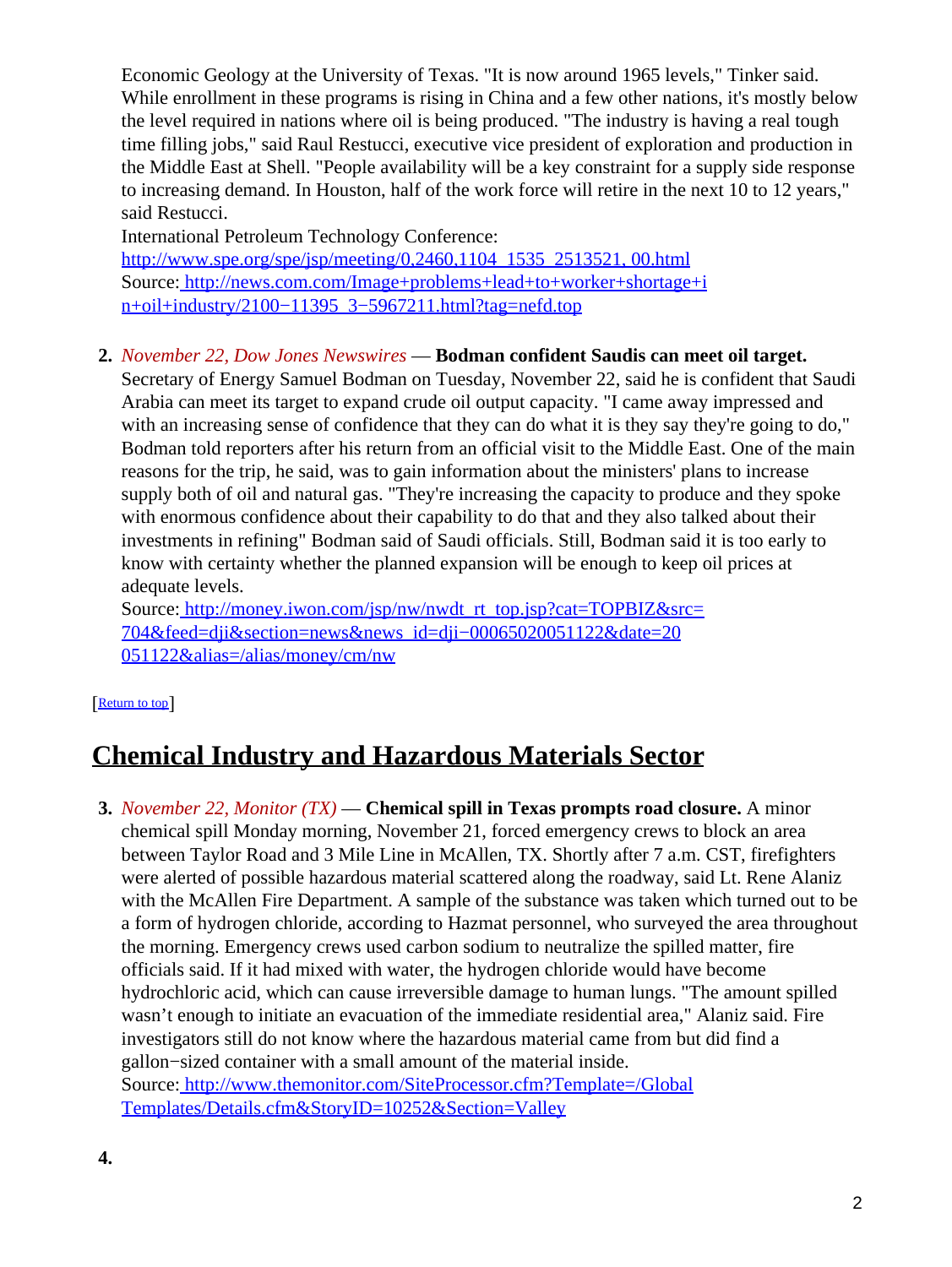*November 22, Alice Echo News (TX)* — **Truck overturns; spills 3000 gallons of diesel on roadway.** A Schlumberger 18−wheeler flipped on its side as it attempted to make a left turn off Highway−44 onto Flournoy Road Sunday, November 20, 5 p.m. CST in Alice, TX. The truck flipped on its side and rested with its cab facing west in the grassy portion of a local bank. According to Alice police officials, the cargo truck was carrying about 3,000 gallons of some type of diesel gel mixture. Police said it was unknown how much of the flammable chemical spilled onto Flournoy Road, but the mixture was contained by about a dozen Schlumberger crewmembers who cleaned up the area. They used white foam to keep the diesel from flowing into a nearby creek. The cleanup took about five hours to complete.

Source[: http://aliceechonews.com/articles/2005/11/21/local\\_news/news 03.txt](http://aliceechonews.com/articles/2005/11/21/local_news/news03.txt)

**5.** *November 21, 3 WCAX−TV (VT)* — **Hazmat scare in Vermont prompts evacuations, closes interstate.** A truck carrying hazardous materials rolled over on Interstate−91 in Ascutney, VT, early Monday morning, November 21. Very little of the chemicals spilled onto the highway. But the mixture of those chemicals inside the truck would have been a recipe for disaster and could have resulted in the release of a toxic chemical fire plume throughout the area, according to officials. The accident closed the interstate for hours while crews worked to secure the scene. Firefighters also knocked on doors of area residents, asking anyone within a one−mile radius to leave their homes. The Hazmat team determined one of the potentially dangerous materials was sodium persulfate. They were able to remove it from the truck, reducing the risk of an explosion or rapid fire.

Source[: http://www.wcax.com/Global/story.asp?S=4151042&nav=4QcS4R3i](http://www.wcax.com/Global/story.asp?S=4151042&nav=4QcS4R3i)

[[Return to top](#page-0-1)]

## <span id="page-2-0"></span>**Defense Industrial Base Sector**

**6.** *November 22, Associated Press* — **Portsmouth overhaul of submarine to save Navy millions.** A decision to repair a nuclear submarine, the USS Philadelphia, at the Portsmouth Naval Shipyard in Kittery, ME, instead of at privately owned Electric Boat in Groton, CT, will save the U.S. Navy \$59 million, a Navy spokesperson said. "The issue was cost savings," said Lt. John Gay. Electric Boat said it would be forced to lay off 150 workers who had been scheduled to maintain the Philadelphia. The Philadelphia returned to its home base in Groton last week after a five−month deployment during which it collided with a Turkish cargo ship. The submarine suffered modest damage, but the planned maintenance was scheduled before the accident.

Source[: http://www.boston.com/news/local/new\\_hampshire/articles/2005](http://www.boston.com/news/local/new_hampshire/articles/2005/11/22/portsmouth_overhaul_of_sub_to_save_navy_59_million/)  $/11/22$ /portsmouth overhaul of sub to save navy 59 million/

[[Return to top](#page-0-1)]

# <span id="page-2-1"></span>**Banking and Finance Sector**

**7.** *November 21, The Gazette−Times (OR)* — **Bank employee arrested for identity theft.** A Corvallis, OR, credit union employee was arrested last week, suspected of first−degree aggravated theft and five counts of identity theft. Mark D. Graybill of Albany, OR, allegedly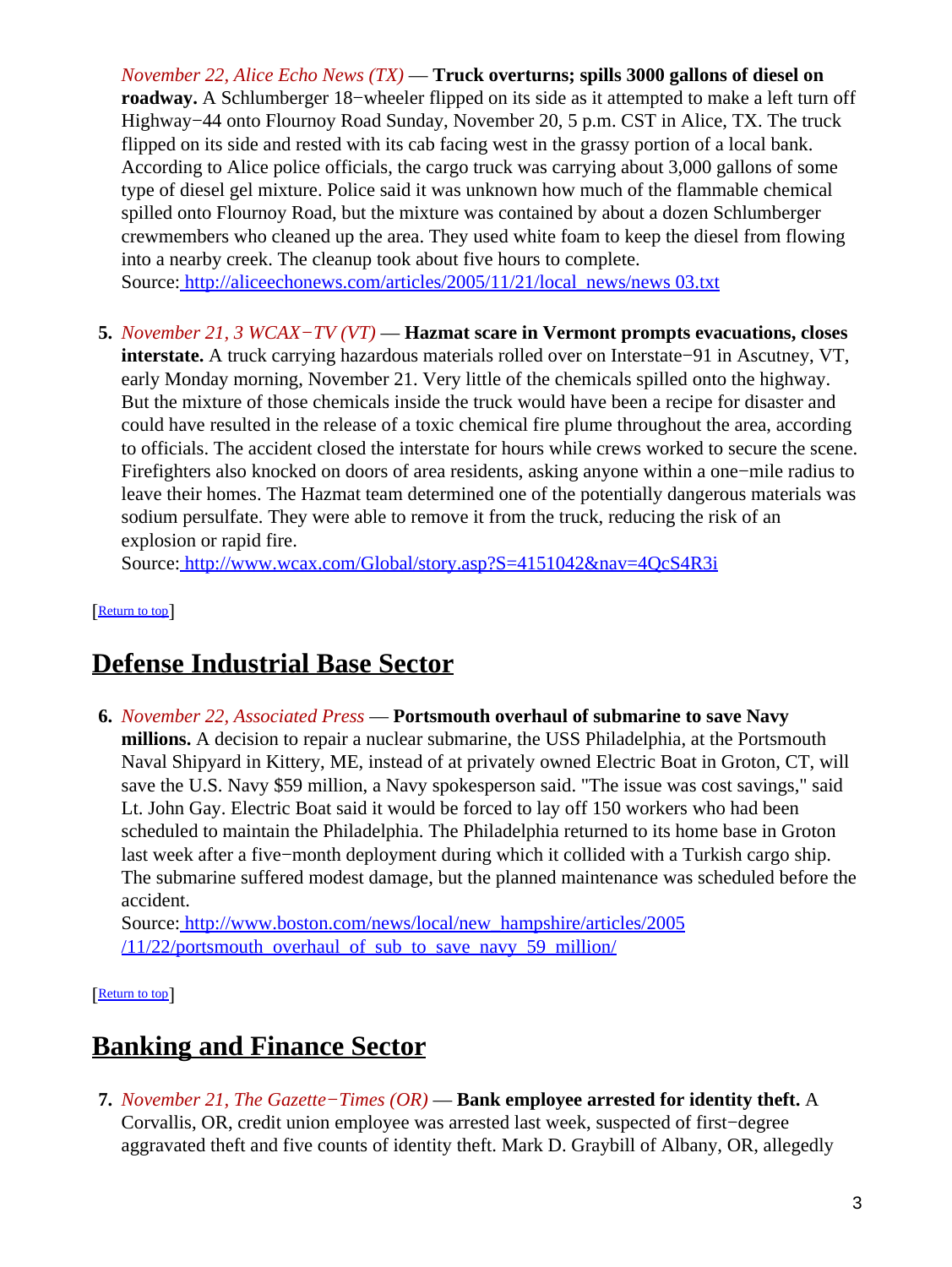embezzled \$70,000 from Addison Avenue Federal Credit Union, where he worked. According to a news release issued Monday, November 21, Graybill allegedly opened a number of fraudulent bank loans utilizing the names and information of unsuspecting bank clients. He then transferred the money from the fraudulent loans to his personal accounts. Source[: http://www.gazettetimes.com/articles/2005/11/22/news/communi ty/tueloc01.txt](http://www.gazettetimes.com/articles/2005/11/22/news/community/tueloc01.txt)

[[Return to top](#page-0-1)]

# <span id="page-3-0"></span>**Transportation and Border Security Sector**

**8.** *November 21, U.S. Department of Transportation* — **U.S. Secretary of Transportation Norman Y. Mineta announces over \$337 million in new funding for expansion of Chicago O'Hare International Airport.** Secretary of Transportation Norman Y. Mineta signed a letter of intent Monday, November 21, to make available more than \$337 million in federal funds over the next fifteen years to expand Chicago O'Hare International Airport, saying the airport must expand to stay ahead of increasing air traffic. "O'Hare must expand to keep pace with the growing demand for air travel," said Secretary Mineta. "If it doesn't, our entire national aviation system will suffer." The new federal funds will help cover the costs of building new runways, taxiways and a terminal that are part of the first phase of a long−term plan to significantly expand the O'Hare airport. The Secretary said backups at O'Hare affect over 40 percent of all U.S. flights on a given day. The expansion project is expected to allow O'Hare to handle nearly 482 more flights each day, increasing capacity by 18 percent when work is finished later this decade, the Secretary noted.

Secretary Mineta's remarks[: http://www.dot.gov/affairs/minetasp112105.htm](http://www.dot.gov/affairs/minetasp112105.htm) Source[: http://www.dot.gov/affairs/dot17305.htm](http://www.dot.gov/affairs/dot17305.htm)

- **9.** *November 21, U.S. Department of State* — **United States, European Union reach tentative air transport pact.** The United States and the European Union (EU) have accomplished another step in the quest for a liberalized trans−Atlantic aviation transport market. U.S. and EU negotiators announced Friday, November 18, in a joint statement that they have agreed on the text of a comprehensive first−step air transport agreement. The deal must now be approved by the EU's Transport Council of Ministers, which represents all 25 EU member states. The tentative agreement would allow every EU and U.S. airline to fly between every city in the European Union and every city in the United States. It would allow U.S. and EU airlines to determine the number of flights and their routes and fares according to market demand, as well as to enter freely into such cooperative arrangements with other airlines as code−sharing and leasing. "More broadly, this agreement would bring nearly 750 million people and twenty−six countries together to comprise the largest and most lucrative open aviation market ever created," U.S. Transportation Secretary Norman Mineta said in a statement welcoming the pact. Secretary Mineta's statement[: http://www.dot.gov/affairs/dot17105.htm](http://www.dot.gov/affairs/dot17105.htm) Source[: http://usinfo.state.gov/xarchives/display.html?p=washfile−en](http://usinfo.state.gov/xarchives/display.html?p=washfile-english&y=2005&m=November&x=200511211512181CJsamohT0.8147852&t=livefeeds/wf-latest.html) [glish&y=2005&m=November&x=200511211512181CJsamohT0.8147852&t](http://usinfo.state.gov/xarchives/display.html?p=washfile-english&y=2005&m=November&x=200511211512181CJsamohT0.8147852&t=livefeeds/wf-latest.html) [=livefeeds/wf−latest.html](http://usinfo.state.gov/xarchives/display.html?p=washfile-english&y=2005&m=November&x=200511211512181CJsamohT0.8147852&t=livefeeds/wf-latest.html)
- **10.** *November 21, WCNC (NC)* — **North Carolina city plans to spend \$300 million for airport expansion.** Statistics show Charlotte's airport is thriving even as many airlines struggle to survive. The city is spending more than \$300 million to expand Charlotte−Douglas in hopes of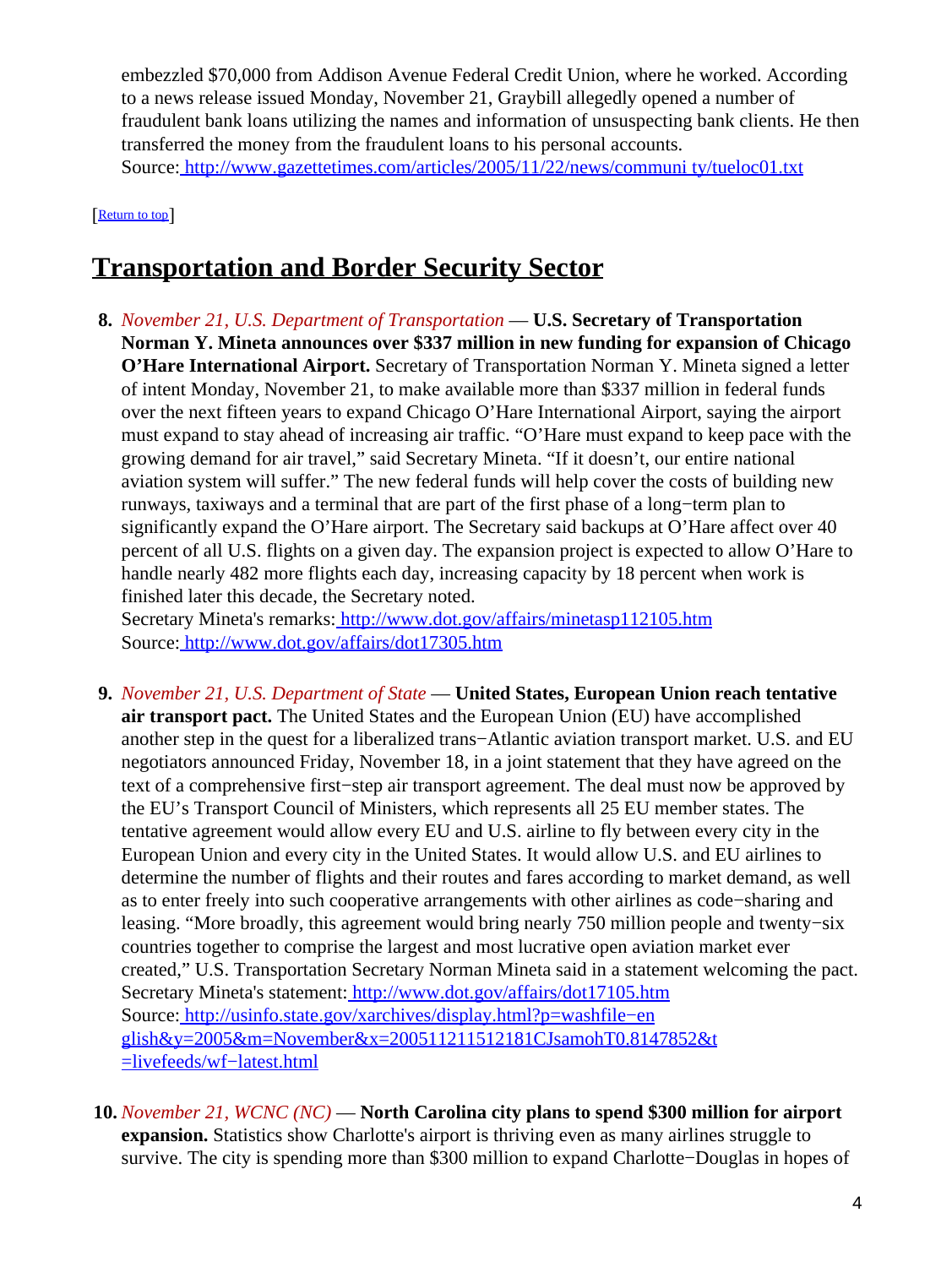attracting more planes and passengers. A \$333 million expansion is already underway, including a new runway and 24 more gates with parking places for planes right next to the terminal. Numbers released Monday, November 21, show the number of people flying in and out of the airport was up 10 percent in 2004, making it the 19th busiest airport in the country. Source[: http://www.wcnc.com/news/local/stories/112105−ad−wcnc−airpor t.81e86a3f.html](http://www.wcnc.com/news/local/stories/112105-ad-wcnc-airport.81e86a3f.html)

**11.** *November 21, Government Computer News* — **House committee advances border security legislation.** The House Homeland Security Committee has passed broad−ranging border security legislation that would strengthen surveillance IT at U.S. borders and increase usage of Department of Defense (DoD) technology in border surveillance, among other goals. The Border Security and Terrorism Prevention Act of 2005, HR 4312, was sponsored by Committee Chairman Rep. Peter King (R−NY). It would enhance personnel at the borders and beef up communications and use of canine teams, among other features. The legislation requires that Homeland Security secretary Michael Chertoff submit a comprehensive plan for surveillance of land and maritime borders within six months. The plan should assess existing surveillance technologies, describe new surveillance technologies to be used and their compatibility with the legacy systems, and describe the role of the Science & Technology directorate. It also should describe obstacles to deployment and provide a detailed estimate of all costs of implementation and maintenance. The bill also asks Chertoff and the DoD to work together to develop a joint strategic plan to increase the usage of Pentagon equipment —– including unmanned aerial vehicles, tethered aerostat radars and other surveillance equipment −− in assisting with border surveillance.

Border Security and Terrorism Prevention Act of 2005, HR 4312: [http://frwebgate.access.gpo.gov/cgi−bin/getdoc.cgi?dbname=10](http://frwebgate.access.gpo.gov/cgi-bin/getdoc.cgi?dbname=109_cong_bills&docid=f:h4312ih.txt.pdf) [9\\_cong\\_bills&docid=f:h4312ih.txt.pdf](http://frwebgate.access.gpo.gov/cgi-bin/getdoc.cgi?dbname=109_cong_bills&docid=f:h4312ih.txt.pdf) Source[: http://www.gcn.com/vol1\\_no1/daily−updates/37626−1.html](http://www.gcn.com/vol1_no1/daily-updates/37626-1.html)

[[Return to top](#page-0-1)]

# <span id="page-4-0"></span>**Postal and Shipping Sector**

Nothing to report. [[Return to top](#page-0-1)]

# <span id="page-4-1"></span>**Agriculture Sector**

- **12.** *November 22, Agricultural Research Service* — **Website helps growers plan greenbug**
	- **control.** Great Plains wheat growers looking to keep greenbugs in check have an assortment of information tools at their fingertips, thanks to a website developed by Agricultural Research Service (ARS) scientists and colleagues at Oklahoma State University (OSU). Among the site's features is a printable version of "Glance 'n Go," a sequential sampling form that growers can use out in the field. Greenbugs are tiny, light−green aphids that are the key insect pests in winter wheat in much of the southern and central Plains. In some years, they cause more than \$100 million in losses. The website, called the Greenbug Management Decision Support Tool, helps users make money−based decisions on greenbug control by helping with aphid identification, offering information about the insect's natural enemies and registered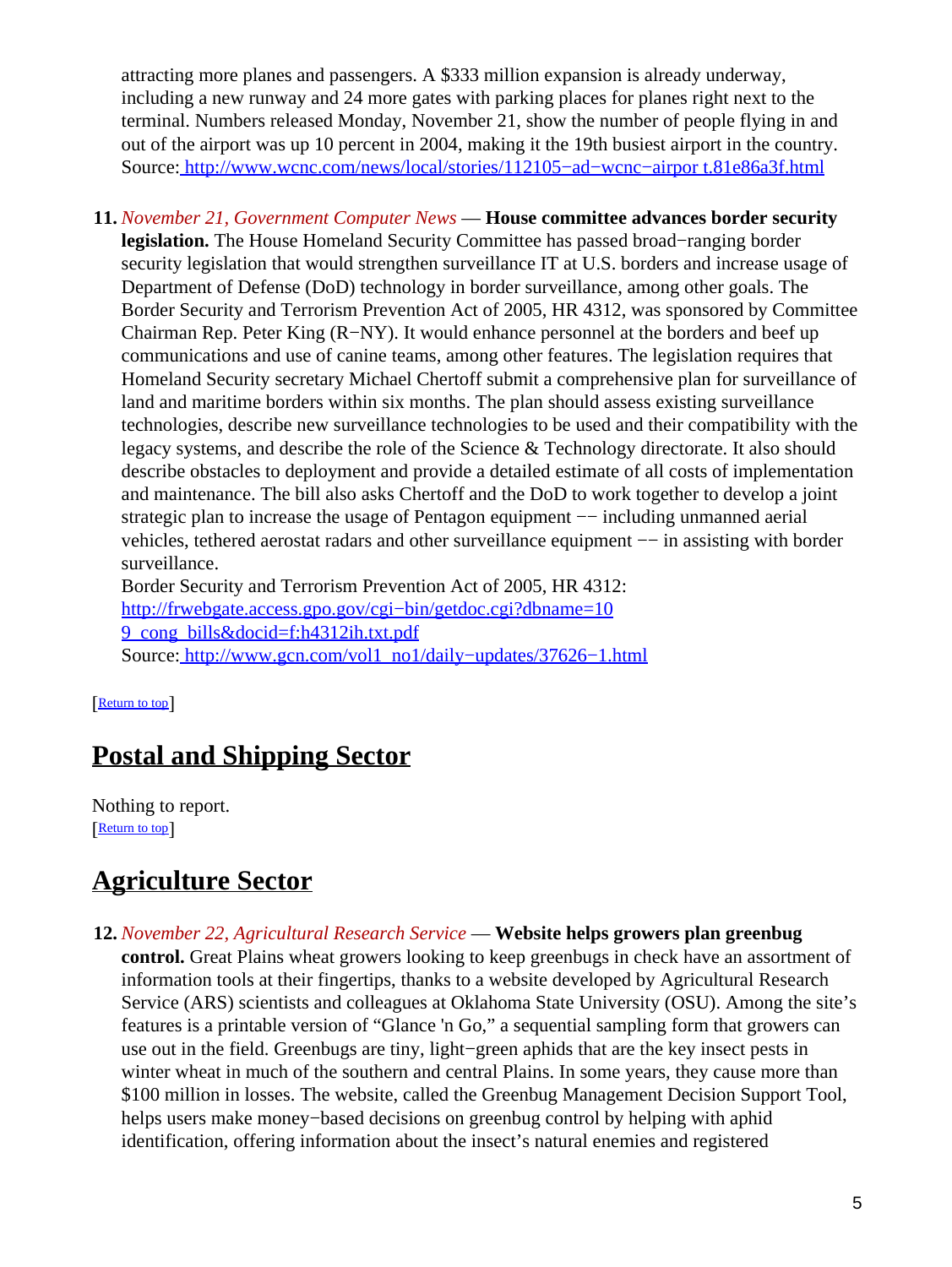insecticides. It also features an "Economic Threshold Calculator" that helps users determine how many greenbugs a field can hold before their crop is impacted. The easy−to−carry "Glance 'n Go" forms include a simplified version of this calculator. The forms estimate the level of greenbug infestation by counting the number of infested stalks and determine the presence of beneficial wasps that attack greenbugs.

Greenbug site[: http://entoplp.okstate.edu/gbweb/](http://entoplp.okstate.edu/gbweb/) Source[: http://www.ars.usda.gov/is/pr/2005/051122.htm](http://www.ars.usda.gov/is/pr/2005/051122.htm)

**13.** *November 22, Associated Press* — **Researchers identify compound that led to 2004 elk deaths.** Wyoming wildlife biologists and federal researchers have identified the chemical responsible for the death of hundreds of elk in southern Wyoming last year. They say usinc acid, a substance found in lichen the elk ate, is responsible for the deaths of perhaps as many as 600 elk in a die−off that began in February 2004. Terry Kreeger, supervisor of veterinary services at the Wyoming Department of Game and Fish, said "It started with a couple of coyote hunters finding an elk that was alive but couldn't get up...Our people went out and found other elk down. They've look at you, but they couldn't move. You could pat them on the head." Wildlife workers eventually found 327 dead elk on the prairie, Game and Fish biologist Greg Hiatt said. "But we know we didn't find all of the bodies," Hiatt said. "Our best estimate would be that 500 or 600 died." Because of the drought that lingered into the winter of 2003−2004, biologists say they believe the elk moved out of their normal winter range into an area filled with the lichen.

Source[: http://www.casperstartribune.net/articles/2005/11/22/news/wy](http://www.casperstartribune.net/articles/2005/11/22/news/wyoming/76571dd9be1c8245872570c0005f881a.txt) [oming/76571dd9be1c8245872570c0005f881a.txt](http://www.casperstartribune.net/articles/2005/11/22/news/wyoming/76571dd9be1c8245872570c0005f881a.txt)

**14.** *November 21, Stop Soybean Rust News* — **Kudzu patch in Georgia test positive for soybean rust.** Georgia officials reported finding soybean rust in a roadside kudzu patch in Whitfield County. The county is in the northwest corner of the state, adjacent to the Tennessee/Georgia border. Georgia now has 35 counties positive for soybean rust in 2005, the most of any state. There are 135 U.S. states known to have soybean rust infections in 2005. The Georgia state commentary also said the state has received a report from USDA scientists affirming the Tuesday, November 1 find of Asian soybean rust on Florida beggarweed in Georgia. Mycologists with the USDA−APHIS reported that they found spores and pustules on a beggarweed sample (Desmodium tortuosum) submitted from Georgia that are consistent with Asian soybean rust. Additional PCR tests by the USDA have been positive for the pathogen Phakopsora pachyrhizi.

Source[: http://www.stopsoybeanrust.com/viewStory.asp?StoryID=637](http://www.stopsoybeanrust.com/viewStory.asp?StoryID=637)

[[Return to top](#page-0-1)]

# <span id="page-5-0"></span>**Food Sector**

**15.** *November 21, Center for Science in the Public Interest* — **Vegetables, fruits cause more US food illnesses.** Contaminated fruits and vegetables are causing more food−borne illness among Americans than raw chicken or eggs, according to a report released by the Center for Science in the Public Interest (CSPI) on Monday, November 21. Common sources of food illnesses include salmonella and E.coli that can make their way into manure used to fertilize plants; manure fertilizer is used in Latin America, a growing source of U.S. imports. "Although poultry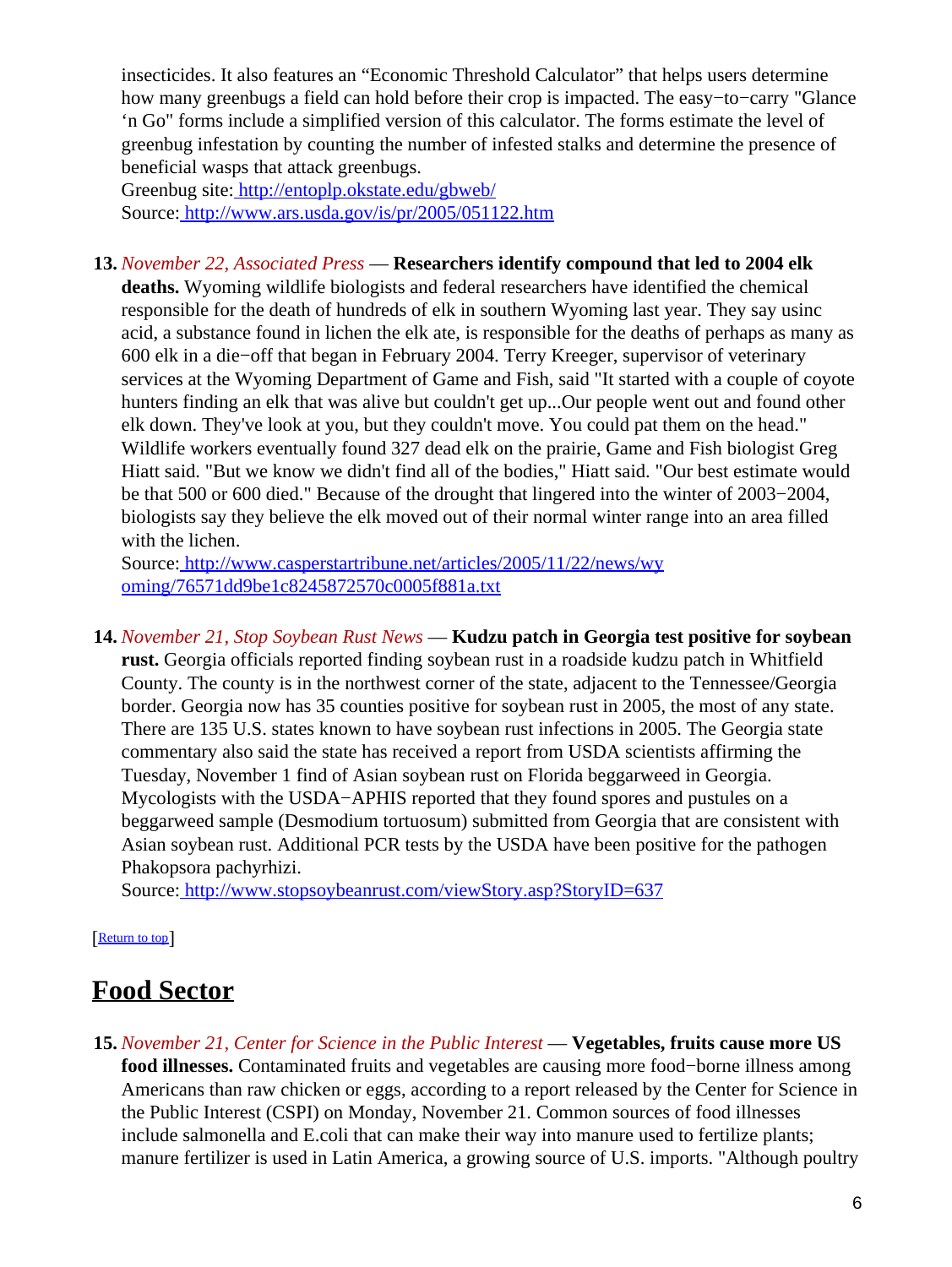has historically been responsible for far more Salmonella infections, in the most recent years...produce seems to be catching up," the CSPI report said. According to the report, vegetables and fruits triggered 31 outbreaks from 2002 to 2003, compared with 29 for chicken and other poultry. Overall, contaminated tomatoes, sprouts, and other produce made 28,315 people sick during 554 outbreaks from 1990 to 2003 −− 20 percent of all cases CSPI analyzed. Seafood caused the most outbreaks but led to fewer illnesses. "FDA should require growers to limit the use of manure to times and products where it poses no risk. And packers and shippers should mark packaging to ensure easy traceback when fruits and vegetables are implicated in an outbreak," said Caroline Smith DeWaal, CSPI's food safety director.

Report:<http://www.cspinet.org/new/pdf/outbreakalert2005.pdf> Source[: http://www.cspinet.org/new/200511211.html](http://www.cspinet.org/new/200511211.html)

**16.** *November 21, Bloomberg* — **U.S. bans British Columbian poultry after avian flu.** The U.S. Department of Agriculture, in an interim measure, banned imports of poultry from British Columbia after a duck tested positive for avian influenza. The Canadian Food Inspection Agency said the low pathogenic H5 strain confirmed in a duck from a British Columbia farm is a milder North American form of bird flu, different from the deadly Asian variety. There is no risk to human health, the agency said in a statement. "The U.S. continues to accept imports from the rest of Canada," said Matt Tolley, spokesperson for Canadian Agriculture Minister Andrew Mitchell. "We are working expeditiously with the U.S. to resume trade as soon as possible," he said. "So far the avian influenza infection in British Columbia has been exclusively confined to ducks," said Ron Kilmury, chairman of the British Columbia Chicken Marketing Board. No chickens have been infected, he said. Canada plans to destroy all birds on the farm where the infected duck was found, the Food Inspection Agency said. The Globe and Mail newspaper put the number of birds to be culled at 67,000. All farms within five kilometers of the farm are being tested for signs of the disease.

Canadian Food Inspection Agency press release:

[http://www.inspection.gc.ca/english/corpaffr/newcom/2005/200 51120e.shtml](http://www.inspection.gc.ca/english/corpaffr/newcom/2005/20051120e.shtml) Source[: http://www.bloomberg.com/apps/news?pid=10000082&sid=awJZkpu4](http://www.bloomberg.com/apps/news?pid=10000082&sid=awJZkpu4SraY&refer=canada) [SraY&refer=canada](http://www.bloomberg.com/apps/news?pid=10000082&sid=awJZkpu4SraY&refer=canada)

[[Return to top](#page-0-1)]

## <span id="page-6-0"></span>**Water Sector**

**17.** *November 22, San Mateo Times (CA)* — **Emergency use of water is considered.** Four billion gallons of water have been stored in a northern San Mateo County, CA, underground aquifer through a pilot project involving the San Francisco Public Utilities Commission (SFPUC), San Bruno, Daly City, and California Water Services Company (CalWater). The water is stored for a future drought or an emergency. The aquifer, called the Westside Groundwater Basin, historically was used as a regular source of drinking water supplies for residents in the area. The project among the governmental entities, aimed at cutting down on the pumping of groundwater, began in 2002. Since that time, water resources have been enhanced with surface water bought from the SFPUC, allowing natural rainwater recharge to supplement the water in the underground aquifer. The SFPUC has budgeted \$25 million to build new wells in San Mateo County that would tap the stored water in the event of a drought or an emergency that interrupts the regular water supply. Daly City, San Bruno, and CalWater are looking at potential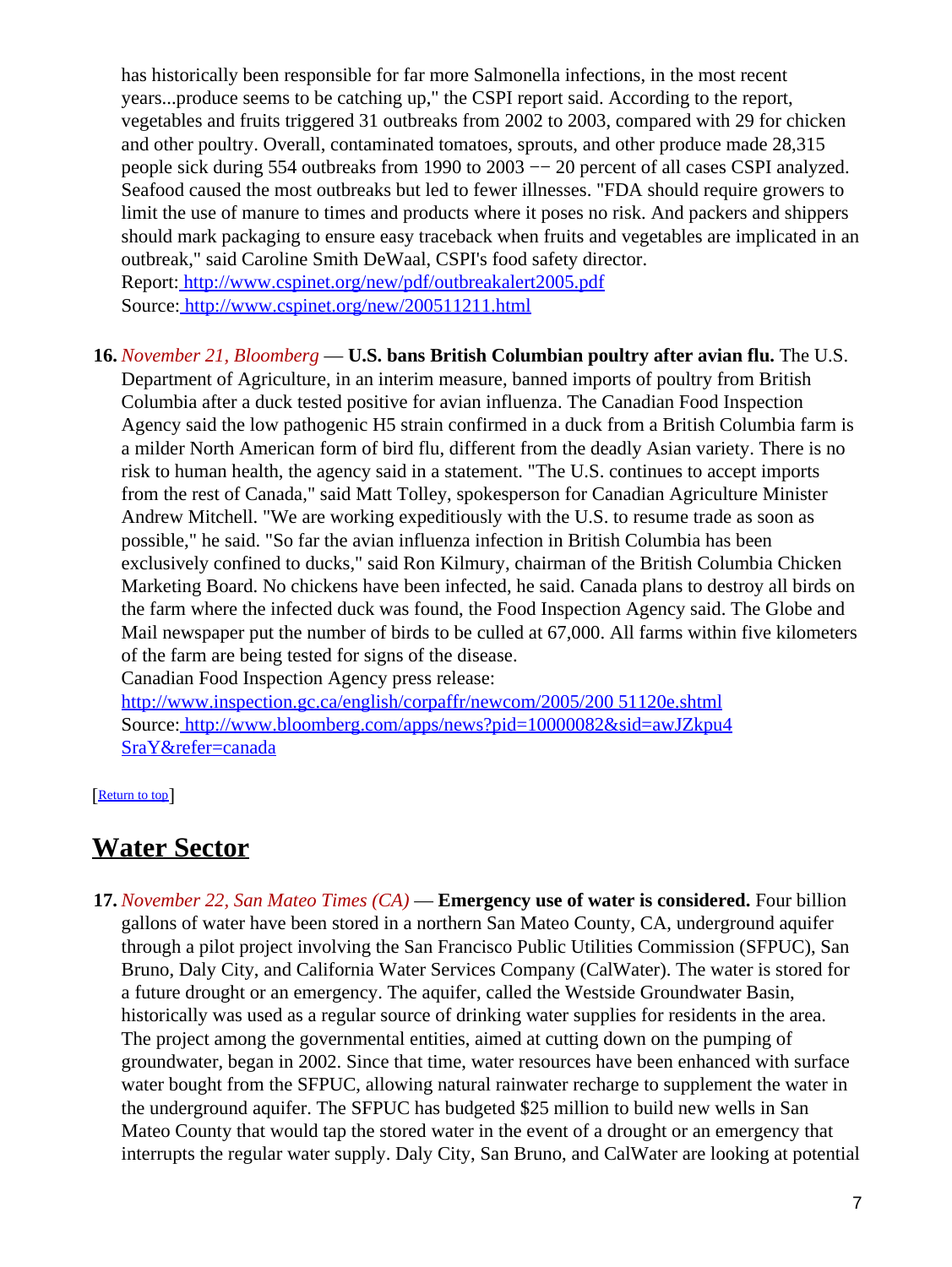[[Return to top](#page-0-1)]

# <span id="page-7-1"></span>**Public Health Sector**

- <span id="page-7-0"></span>**18.** *November 23, New York Times* — **CDC proposes new rules in effort to prevent disease outbreak.** Officials from the Centers for Disease Control and Prevention (CDC) on Tuesday, November 22, proposed the first significant changes in quarantine rules in 25 years in an effort to broaden the definition of reportable illnesses, to centralize their reporting to the federal government and to require the airline and shipping industries to keep passenger manifests electronically for 60 days. The proposals would also clarify the appeals process for people subjected to quarantines to allow for administrative due process and give health officials explicit authority to offer vaccination, drugs and other appropriate means of prevention on a voluntary basis to those in quarantine. The proposals could cost the airline industry hundreds of millions of dollars, the CDC said. One proposed change would require airline and ship manifests to be kept electronically for 60 days and made available to the CDC within 12 hours when ill passengers arrive on international and domestic flights. An executive order of the president limits quarantine to nine diseases: cholera, diphtheria, infectious tuberculosis, plague, smallpox, yellow fever, viral hemorrhagic fevers like Ebola, SARS and influenza caused by new strains that could cause a pandemic. The CDC has opened 10 new quarantine stations at major ports of entry in the past 18 months and plans to add several more in the coming year. The U.S. now has medical officers at 17 airports and at the busy border crossing in El Paso, TX, to screen people entering the country for communicable diseases. CDC Division of Global Migration and Quarantine: <http://www.cdc.gov/ncidod/dq/nprm/index.htm> Additional reporting from the New York Times: <http://www.nytimes.com/2005/11/22/health/22quarantine.html> Source[: http://www.nytimes.com/2005/11/23/national/23cdc.html?hp&ex=](http://www.nytimes.com/2005/11/23/national/23cdc.html?hp&ex=1132808400&en=8c8c15875e974fe9&ei=5094&partner=homepage) [1132808400&en=8c8c15875e974fe9&ei=5094&partner=homepage](http://www.nytimes.com/2005/11/23/national/23cdc.html?hp&ex=1132808400&en=8c8c15875e974fe9&ei=5094&partner=homepage)
- **19.** *November 22, Associated Press* — **China vows to boost steps against bird flu.** China called bird flu a "serious epidemic" and pledged to step up measures to fight the deadly virus Tuesday, November 22, as officials announced three new outbreaks of the disease in poultry in the country. The outbreaks were detected last week in western and southern China, resulting in the killing of nearly 175,000 birds. The latest outbreaks brings the total for China in recent weeks to 20. China has reported one human fatality and one suspected death. In Indonesia, Health Minister Siti Fadilah Supari said the number of human bird flu cases is likely to be far higher than reported in his sprawling country because of poor surveillance outside the capital, Jakarta. The government planned a nationwide campaign to measure the extent of the virus in Indonesia, Supari said. All but two of Indonesia's 11 confirmed cases of bird flu have occurred in the greater Jakarta area.

Source[: http://www.washingtonpost.com/wp−dyn/content/article/2005/11](http://www.washingtonpost.com/wp-dyn/content/article/2005/11/22/AR2005112200601.html) [/22/AR2005112200601.html](http://www.washingtonpost.com/wp-dyn/content/article/2005/11/22/AR2005112200601.html)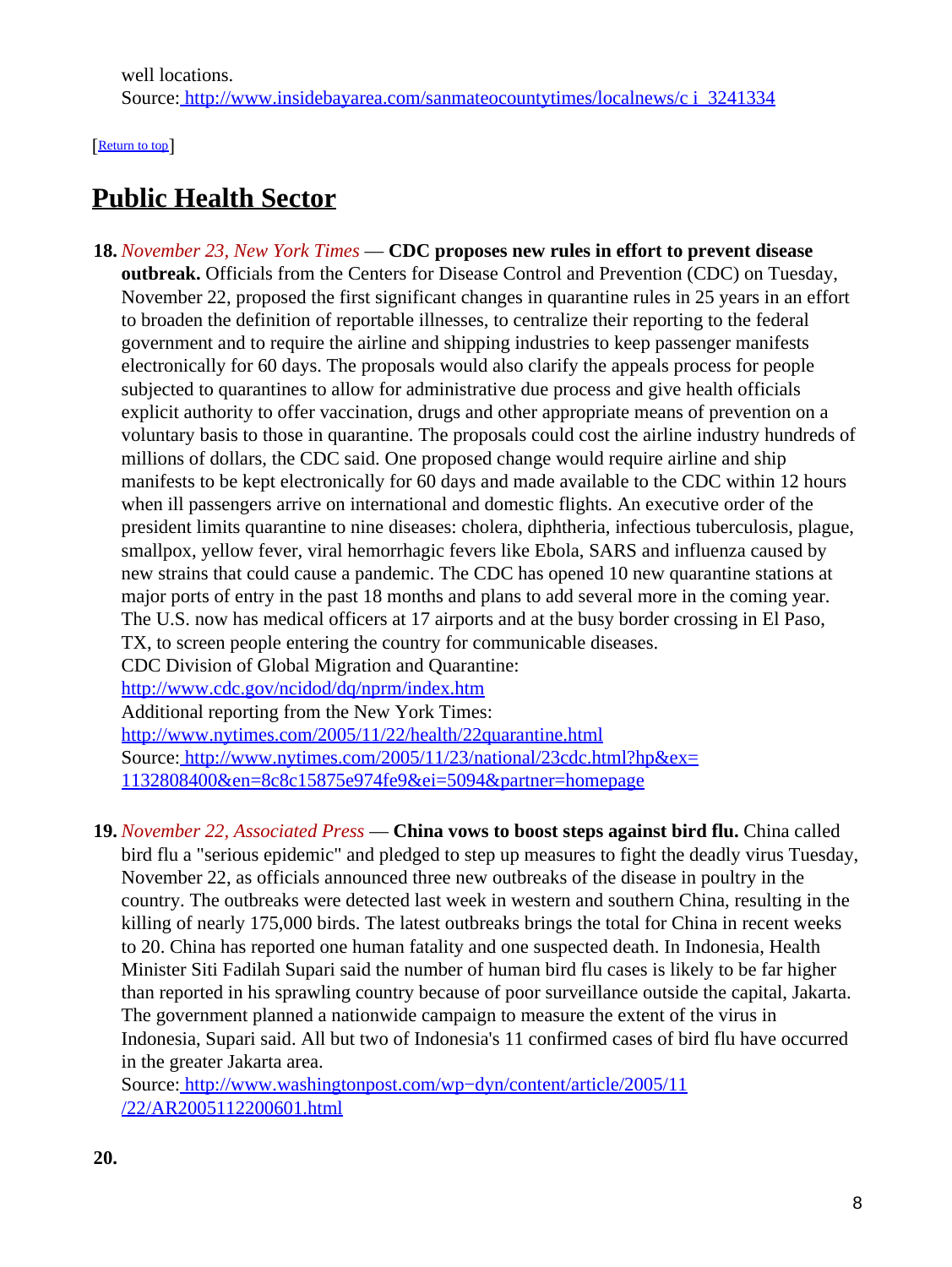### *November 21, Reuters* — **Fungus could replace bed−nets in preventing malaria.**

Fungus−impregnated fabric could soon replace chemically−soaked bed−nets as a defense against malaria, researchers claim. As a week−long international malaria conference wrapped up in Cameroon, researchers unveiled findings that showed a fungus could be used to kill malaria carrying mosquitoes. Researchers sprayed black fabric with fungi spores which infected and killed mosquitoes in tests in a Tanzanian village. The cloths, hung from the ceilings of villagers' huts, within six days killed nearly one quarter of the female mosquitoes that carry the disease. "At a 23 percent coverage rate in houses acquiring an infection, the number of infectious bites per person per year would drop from 262 to 64 −− that is a reduction of infections of 75 percent," said Bart Knolls, medical entomologist at the International Atomic Energy Agency (IAEA). Some 1,500 scientists, health workers, and politicians gathered for the fourth annual pan−African malaria conference.

Malaria information[: http://www.cdc.gov/malaria/](http://www.cdc.gov/malaria/) Source[: http://www.alertnet.org/thenews/newsdesk/IRIN/e2ccf7fba2235d](http://www.alertnet.org/thenews/newsdesk/IRIN/e2ccf7fba2235d3505bafdeb999f8dc1.htm) [3505bafdeb999f8dc1.htm](http://www.alertnet.org/thenews/newsdesk/IRIN/e2ccf7fba2235d3505bafdeb999f8dc1.htm)

**21.** *November 21, Reuters* — **World Health Organization's "war room" prepares for bird flu pandemic.** Known as the "war room" or the "bunker," it is the world's nerve−center for tracking deadly diseases from Ebola to bird flu. Each day, officials at the World Health Organization (WHO) use its sophisticated communications systems to monitor suspected disease outbreaks and contact experts in the field. The screen−filled room will become a global command center if the H5N1 bird flu virus, which has killed more than 60 people in Asia since 2003, mutates into a form which spreads easily among humans, sparking an influenza pandemic. The Strategic Health Operations Center (SHOC) is a five million dollar state−of−the−art facility in a former cinema at the WHO's Geneva, Switzerland, headquarters. Funded by donors led by the U.S., it has screens for video−conferencing and displaying Web sites and satellite feeds. Round−the−clock, computers transmit audio, video and data from some 66 offices connected to the hub so far.

Source[: http://ca.today.reuters.com/news/newsArticle.aspx?type=oddly](http://ca.today.reuters.com/news/newsArticle.aspx?type=oddlyEnoughNews&storyID=2005-11-21T131732Z_01_KNE147816_RTRIDST_0_LIFESTYLE-BIRDFLU-ROOM-COL.XML) [EnoughNews&storyID=2005−11−21T131732Z\\_01\\_KNE147816\\_RTRIDST\\_0](http://ca.today.reuters.com/news/newsArticle.aspx?type=oddlyEnoughNews&storyID=2005-11-21T131732Z_01_KNE147816_RTRIDST_0_LIFESTYLE-BIRDFLU-ROOM-COL.XML) [\\_LIFESTYLE−BIRDFLU−ROOM−COL.XML](http://ca.today.reuters.com/news/newsArticle.aspx?type=oddlyEnoughNews&storyID=2005-11-21T131732Z_01_KNE147816_RTRIDST_0_LIFESTYLE-BIRDFLU-ROOM-COL.XML)

#### **22.** *November 21, Associated Press* — **Medical shortage declared in some areas of Louisiana.**

The federal government has recognized more health care shortage areas in Louisiana as a result of the relocation of people because of hurricanes Katrina and Rita. The designation affects parishes included in federally declared hurricane disaster zones and makes the areas eligible for federal programs aimed at recruiting and retaining primary care, dental, and mental health professionals. Some parishes already had shortages in some medical professions, but the storms aggravated the situation. Other parishes got new designations as health care professionals were uprooted. Parishes with new shortage designations in all three categories include Plaquemines, Washington, Saint John, Saint James, Ascension, Iberville, West Baton Rouge, Pointe Coupee, West Feliciana, Saint Mary, Iberia, Saint Martin, and Allen. Orleans, Saint Bernard, Jefferson, Terrebonne, Assumption, East Baton Rouge, East Feliciana, Saint Helena, Livingston, Tangipahoa, Vermilion, Acadia, Calcasieu, Jefferson Davis, and Cameron parishes all previously had primary care professional shortages.

Source[: http://www.kplctv.com/Global/story.asp?S=4147270](http://www.kplctv.com/Global/story.asp?S=4147270)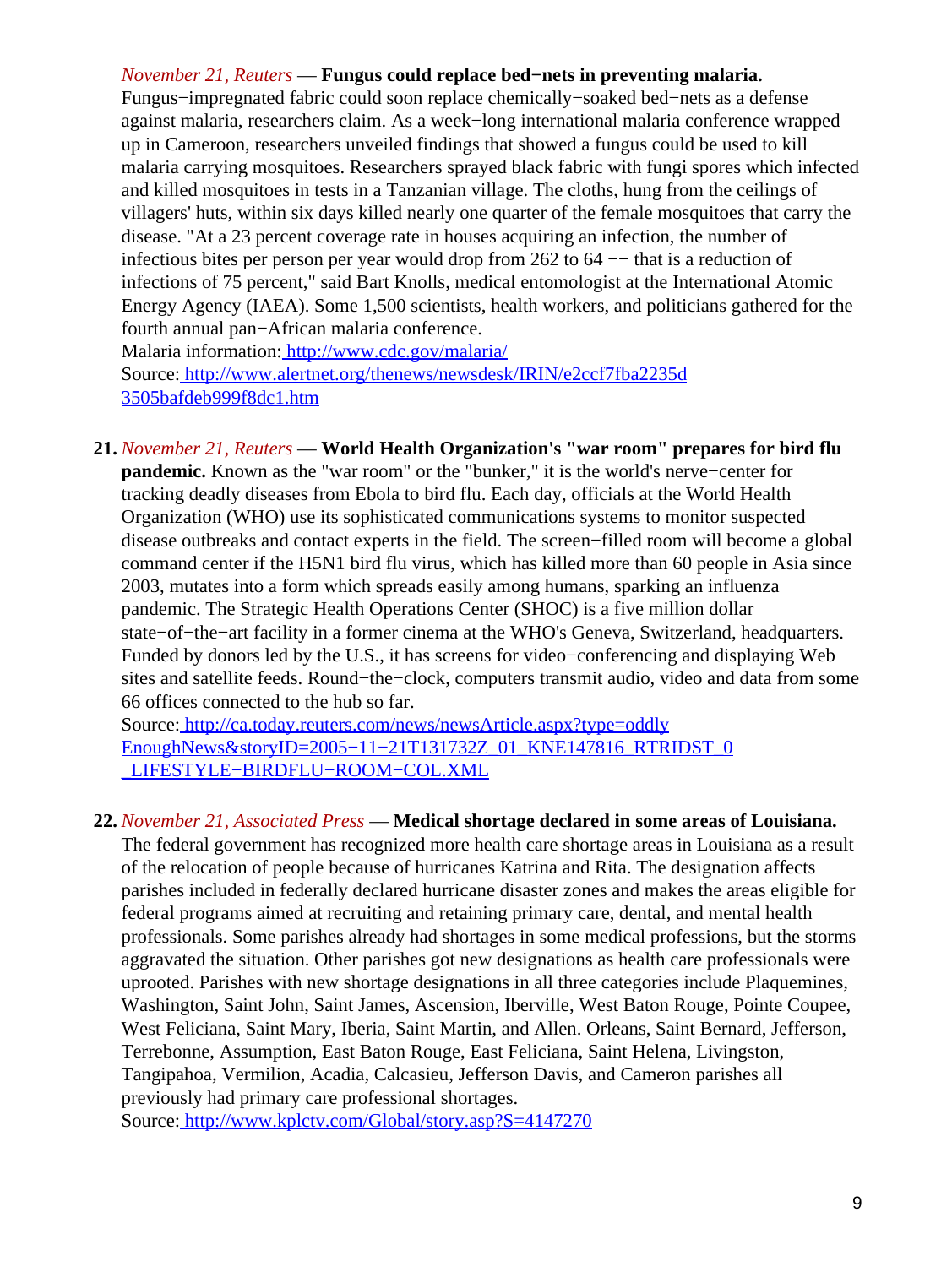## <span id="page-9-1"></span>**Government Sector**

Nothing to report. [[Return to top](#page-0-1)]

## <span id="page-9-2"></span>**Emergency Services Sector**

**23.** *November 21, University of California−San Diego News* — **University of California−San Diego engineers, physicians test wireless technologies for first responders in drill.** Last week, a mock explosion in at the Del Mar Fairgrounds in San Diego, CA, triggered a six−hour disaster drill simulating the aftermath of a car bomb attack and accidental release of lethal chemicals. The drill brought together roughly 1,100 emergency officials, first responders, volunteer "victims" and nearly two dozen researchers and staff from the University of California−San Diego (UCSD) and the California Institute for Telecommunications and Information Technology (Calit2). The UCSD team is part of the Wireless Internet Information System for Response in Medical Disasters (WIISARD), a \$4 million project funded by the National Institutes of Health's National Library of Medicine. The drill marked the first full deployment of WIISARD's wireless system software, which has been under development more than two years. It is optimized to allow the system to continue working even if a piece of the network fails or a device disappears out of range. One technology that was put to the test during the drill was an advanced, active radio frequency identification tag called, iTAG. Other systems tested included PDA hardware with a bar code scanner for triaging and treating patients and pulse−oximeters running on wireless−enabled PDAs to monitor pulse rate and blood−oxygen levels of victims.

Source[: http://ucsdnews.ucsd.edu/thisweek/2005/nov/11\\_21\\_emergency.a sp](http://ucsdnews.ucsd.edu/thisweek/2005/nov/11_21_emergency.asp)

#### [[Return to top](#page-0-1)]

## <span id="page-9-3"></span>**Information Technology and Telecommunications Sector**

<span id="page-9-0"></span>**24.** *November 22, CNN* — **Federal Bureau of Investigation warns of e−mail scam.** The Federal Bureau of Investigation (FBI) issued an alert Monday, November 21, about a scam involving unsolicited e−mails, purportedly sent by the FBI, that tell computer users that their Internet surfing is being monitored by the agency. The users are told they have visited illegal Websites and are instructed to open an attachment to answer questions. The FBI did not send these e−mails and does not send any other unsolicited e−mails to the public. The FBI is investigating the scam. Recipients of these e−mails are asked to report them by visiting the Internet Crime Complaint Center.

Internet Crime Complaint Center[: http://www1.ifccfbi.gov/strategy/051122.pdf](http://www1.ifccfbi.gov/strategy/051122.pdf) Source[: http://www.cnn.com/2005/TECH/internet/11/22/email.scam.ap/in dex.html](http://www.cnn.com/2005/TECH/internet/11/22/email.scam.ap/index.html)

**25.** *November 22, Federal Computer Week* — **SANS: Cybercriminals targeted popular applications, network systems in 2005.** According to the SANS Institute's latest update to its 20 Most Critical Internet Security Vulnerabilities in 2005 report, cybercriminals have launched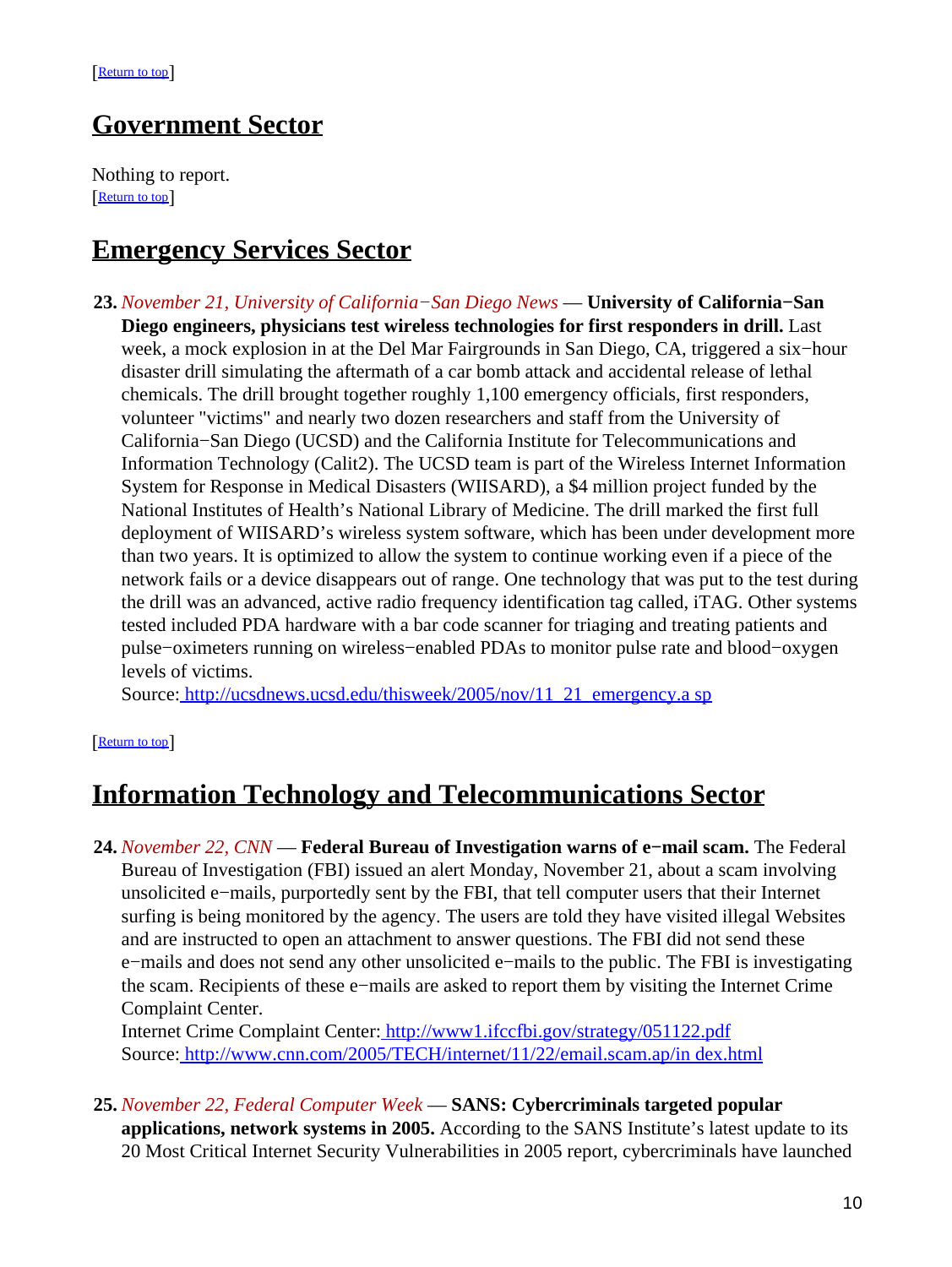massive attacks on two largely undefended fronts in cyberspace, leaving government and industry more vulnerable than they have been in years to data theft and security breaches. Ten of the vulnerabilities were in cross−platform applications installed on millions of systems, including backup software, antivirus software, database software, and media players. Three affected network operating systems that control routers, switches, and other devices. Alan Paller, director of research at the SANS Institute, stated: "The bottom line is that security has been set back nearly six years in the past 18 months. Six years ago, attackers targeted operating systems, and the operating system vendors didn't do automated patching. In the intervening years, automated patching protected everyone from government to grandma. Now the attackers are targeting popular applications, and the vendors of those applications do not do automated patching." Since 2003, attackers have infiltrated Defense Department networks by exploiting vulnerabilities in hardware and software.

SANS report:<http://www.sans.org/top20/> Source[: http://fcw.com/article91516−11−22−05−Web](http://fcw.com/article91516-11-22-05-Web)

**26.** *November 22, Security Focus* — **Vulnerability in the way Internet Explorer handles onLoad events could allow remote code execution.** Microsoft Internet Explorer has been affected by a remote code execution vulnerability. This vulnerability presents itself when the browser handles a JavaScript 'onLoad' handler in conjunction with an improperly initialized 'window()' JavaScript function. This issue was originally publicly reported in May 2005 as being a stability issue that caused the browser to close. Since then, new information has been posted that indicates remote code execution could be possible. This issue may be exploited to execute arbitrary remote code in the context of the user running the affected application. Failed exploitation attempts likely result in the application crashing. Security Focus reports having no knowledge of a vendor−supplied patch for this issue.

Source[: http://www.securityfocus.com/bid/13799/references](http://www.securityfocus.com/bid/13799/references)

**27.** *November 22, Computer Weekly* — **IT departments get faster at patching systems.** IT departments have significantly reduced the time they take to patch their systems when new security vulnerabilities, viruses, or worms become public. The average time taken for IT departments to patch half of their external−facing systems has fallen to 19 days, down from 21 days a year ago, and from 30 days two years ago, according to IT security supplier Qualys. IT departments have reduced the time taken to patch half of their internal systems from 52 days to 48 days, according to an analysis of 32 million vulnerability scans of Qualys systems. However, the research showed that 80% of security exploits appear before companies patch half of their systems. Similarly, it showed worms cause most damage within the first 15 days of an outbreak.

Source[: http://www.computerweekly.com/Articles/2005/11/22/213048/ITd](http://www.computerweekly.com/Articles/2005/11/22/213048/ITdepartmentsgetfasteratpatchingsystems.htm) [epartmentsgetfasteratpatchingsystems.htm](http://www.computerweekly.com/Articles/2005/11/22/213048/ITdepartmentsgetfasteratpatchingsystems.htm)

**28.** *November 21, Security Focus* — **Symantec Dynamic VPN services IKE traffic denial of service vulnerabilities.** Various Symantec products have been found to be prone to denial of service attacks. These issues are due to a failure of the product's IPSec implementation to properly handle malformed IKE packets. Successful attacks will cause the ISAKMP service to crash, denying service to dynamic VPN tunnels. According to Security Focus, Symantec has released an advisory, along with fixes to address this issue. Symantec has made the fixes available via the Symantec Enterprise Support site.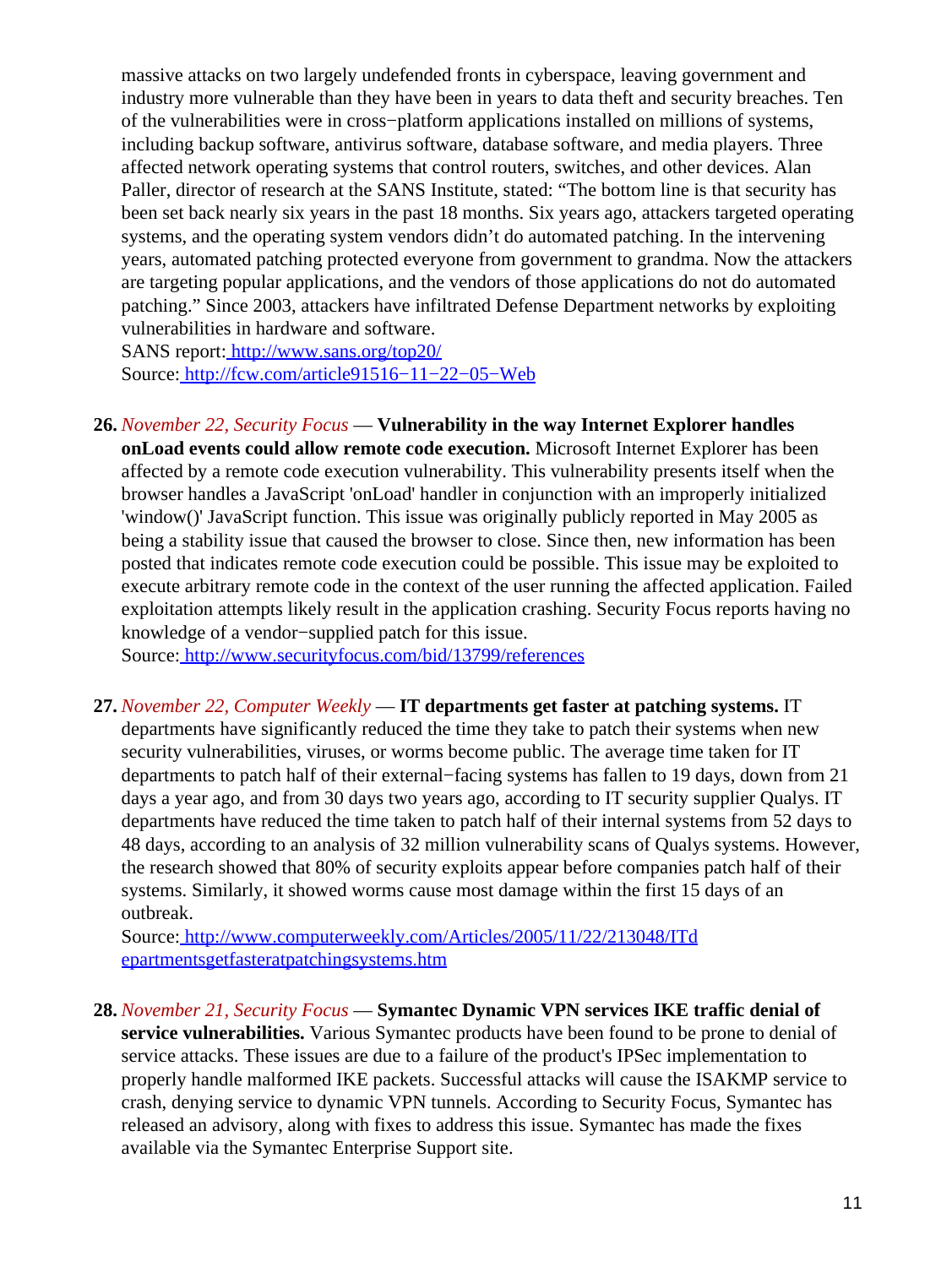Symantec Enterprise Support site: [http://www.symantec.com/techsupp/enterprise/select\\_product\\_u pdates.html](http://www.symantec.com/techsupp/enterprise/select_product_updates.html) Source[: http://www.securityfocus.com/bid/15516/references](http://www.securityfocus.com/bid/15516/references)

### **29.** *November 21, Securiteam* — **Google Search Appliance Proxystylesheet XSLT multiple**

**vulnerabilities (XSS, Information disclosure, Java Code Execution).** The Google Search Appliance allows customization of the search interface through XSLT style sheets. Certain versions of the appliance allow a remote URL to be supplied as the path to the XSLT style sheet. This feature can be abused to perform cross−site scripting (XSS), file discovery, service enumeration, and arbitrary command execution. Securiteam reports that the vendor has issued a fix.

Source[: http://www.securiteam.com/securitynews/6S00O0AEKM.html](http://www.securiteam.com/securitynews/6S00O0AEKM.html)

#### **30.** *November 21, Government Computer News* — **Data disaster: When**

**continuity−of−operations plans aren't enough.** Disasters −− both natural and man−made – require that agencies ensure that data held on IT systems and devices remain accessible in order to support mission−critical operations. Continuity−of−operations plans—those that keep government going in the face of emergencies—are important, but far from foolproof. In a recent survey by Asigra Inc. of Toronto, 75 percent of respondents said their organizations had lost backed−up data because of unreadable, lost, or stolen media. Almost two−thirds of the respondents had run into unreadable backup tapes when trying to recover data. New data−handling techniques not designed for disaster recovery could apply to agencies trying to reconstruct critical information. One application being created by the National Institute of Standards (NIST) and Technology for courtroom investigations is high−resolution images of magnetic data that can tell an investigator when data has been written, erased or altered, said physicist David Pappas, project lead at NIST. The technique, called second harmonic magnetoresistive microscopy, uses powerful magnetic readers designed for server drives to image the fields on other magnetic media, such as tapes and disks. "You're actually taking a picture of the magnetic field above it, rather than just scanning it really fast and averaging the data," Pappas said.

<span id="page-11-0"></span>Source[: http://www.gcn.com/24\\_33/tech−report/37577−1.html](http://www.gcn.com/24_33/tech-report/37577-1.html)

### **Internet Alert Dashboard**

#### **DHS/US−CERT Watch Synopsis**

**Over the preceding 24 hours, there has been no cyber activity which constitutes an unusual and significant threat to Homeland Security, National Security, the Internet, or the Nation's critical infrastructures.**

**US−CERT Operations Center Synopsis:** US−CERT is aware of a vulnerability in the way Microsoft Internet Explorer handles requests to the window() object. If exploited, the vulnerability could allow a remote attacker to execute arbitrary code with the privileges of the user. Additionally, the attacker could also cause IE (or the program using the WebBrowser control) to crash.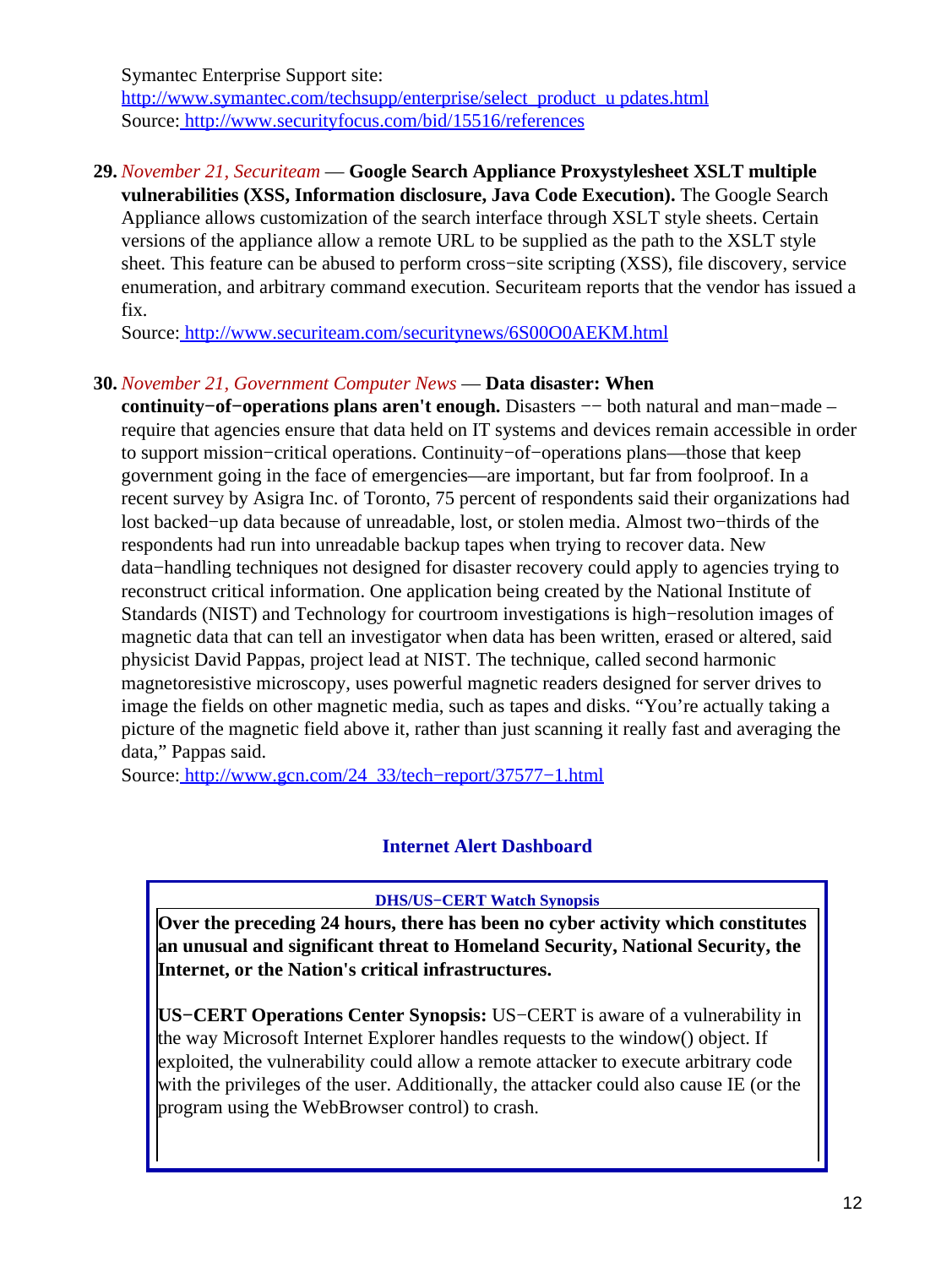|                         | Exploit code for this vulnerability is publicly available. We have confirmed that the<br>public exploit is successful on Windows 2000 and Windows XP systems that are<br>fully patched as of November 21, 2005. For more information please see US–CERT<br>Vulnerability Note: VU#887861: Microsoft Internet Explorer vulnerable to code<br>execution via scripting "window()" object.<br>http://www.kb.cert.org/vuls/id/887861                                                                                                                                                                                                                                    |
|-------------------------|--------------------------------------------------------------------------------------------------------------------------------------------------------------------------------------------------------------------------------------------------------------------------------------------------------------------------------------------------------------------------------------------------------------------------------------------------------------------------------------------------------------------------------------------------------------------------------------------------------------------------------------------------------------------|
| workaround:             | US–CERT strongly encourages Windows users to implement the following                                                                                                                                                                                                                                                                                                                                                                                                                                                                                                                                                                                               |
|                         | *Disable Active scripting by following the instructions at URL:<br>https://www.cert.org/tech_tips/malicious_code_FAQ.html#ie56.                                                                                                                                                                                                                                                                                                                                                                                                                                                                                                                                    |
|                         | * Microsoft Security Advisory (911302):                                                                                                                                                                                                                                                                                                                                                                                                                                                                                                                                                                                                                            |
|                         | Explorer on Microsoft Windows 98, on Windows 98 Second Edition, on Windows<br>Millennium Edition, on Windows 2000 Service Pack 4, and on Windows XP Service<br>Pack 2. Customers who are running Windows Server 2003 and Windows Server<br>2003 Service Pack 1 in their default configurations, with the Enhanced Security<br>Configuration turned on, are not affected. Microsoft was made aware of proof of<br>concept code targeting the reported vulnerability but are not aware of any customer<br>impact at this time. For more information please review:<br>http://www.microsoft.com/technet/security/advisory/911302.ms px<br><b>Current Port Attacks</b> |
| Top 10<br><b>Target</b> | 6346 (gnutella–svc), 1026 (win–rpc), 445 (microsoft–ds), 6881<br>(bittorrent), 27015 (halflife), 80 (www), 25 (smtp), 135 (epmap), 32789                                                                                                                                                                                                                                                                                                                                                                                                                                                                                                                           |
| <b>Ports</b>            | $(---), 6588 (AnalogX)$                                                                                                                                                                                                                                                                                                                                                                                                                                                                                                                                                                                                                                            |
|                         | Source: http://isc.incidents.org/top10.html; Internet Storm Center<br>To report cyber infrastructure incidents or to request information, please contact US-CERT at soc@us-cert.gov or visit<br>their Website: www.us-cert.gov.                                                                                                                                                                                                                                                                                                                                                                                                                                    |

# <span id="page-12-0"></span>**Commercial Facilities/Real Estate, Monument &Icons Sector**

**31.** *November 22, Houston Chronicle* — **Man thwarted in effort to climb Houston building.** The man known as the French "Spiderman" was foiled in his attempt to scale a downtown high−rise in Houston on Tuesday, November 22, just moments after he dashed by police officers and leaped onto the side of One Houston Center. "Had we been three or four seconds late, he'd have been history" on his way up the building, said Sgt. K. Perkins of the Houston Police Department special operations unit. "He's an excellent climber. He moves so swiftly," added Perkins. Alain Robert was arrested at the building about 9:45 a.m. Known for scaling more than 70 tall structures around the world without a safety net and often with his bare hands, Robert has scaled some of the most famous structures in the U.S., including the Sears Tower in